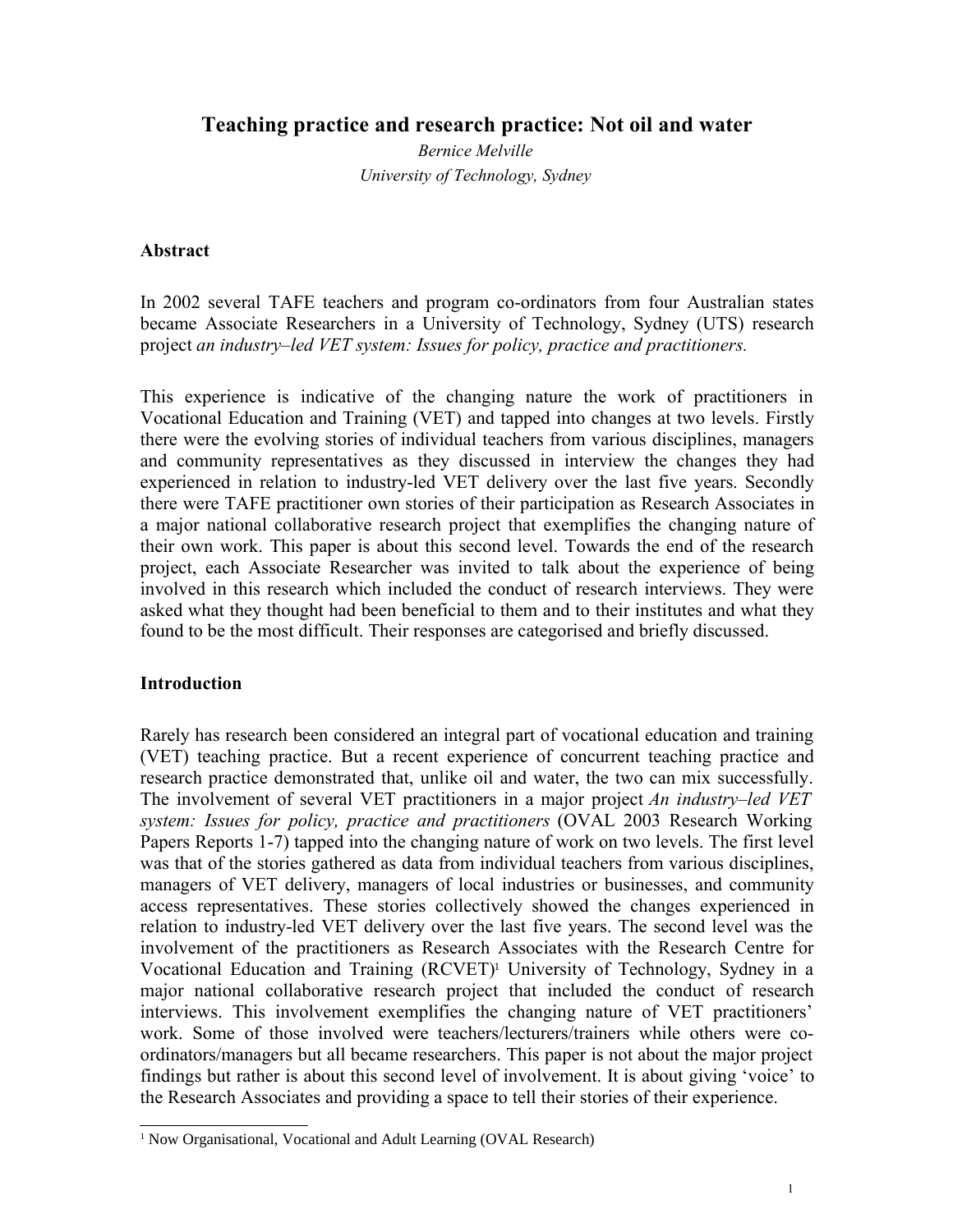### **Literature related to aspects of collaborative research partnerships**

Collaborative research partnerships have been well documented in contemporary literature. Some examples are: exploring collaboration of institutions in research partnerships in adult education (Solomon, Boud, Leonitis & Staron 2001a); using partnerships as an operating platform in a research centre (Bloch & Hoggard 1999); reflections of a group of TAFE co-researchers on their teaching practice (Walsh, Bennett, Schofield & Melville 2000); methodological dilemmas in collaborative research practice (Scheeres &Solomon 2000a); changed positioning of academic researchers in collaborative research (Scheeres & Solomon 2000b); self reflection and social action in aboriginal/non-aboriginal team research (McIntyre & Bennett 1998); researchers as collaborative workplace learners (Solomon, Boud, Leonitis & Staron 2001b). While the research has some resonance with these issues, there appears to be no critical mass of literature that focuses on the engagement of practitioners with the changing nature of their work through their involvement in research and how they report that experience.

### **The research process**

The following research outline contextualises the practitioner 'voices'. The research was designed to be multidisciplinary, collaborative and capacity building. It was multidisciplinary in that it drew not only from educational theory but also from theories of work organisation, public policy, industrial relations and the labour market. It was collaborative in that it aimed to maximise opportunities to draw on a broad range of data through the collective knowledge of a range of VET stakeholders by involving them in the research. The 'practice and practitioners' stakeholders included students, teachers/lecturers/trainers, heads of teaching divisions, business managers, access and equity managers, work placement co-ordinators and chief executive officers in both TAFE and non-TAFE registered training organisations as well as representatives of both community access groups and employers in local industries. It was designed to enhance VET research capacity by involving practitioners in the research in ways that built on and extended their existing analytical and research capabilities.

### *Selection of researchers*

The four institutes invited to participate represented a cross section of both metropolitan and regional areas and either conducted courses in, or had access to teachers and students in, the vocational areas of Manufacturing, Information Technology, Tourism and Hospitality as well as Pre-vocational studies. These areas were chosen because they represented a range of industries with differing training histories, employment opportunities and relationships with the VET sector (Chappell 2003). Initially eight practitioners were nominated to participate in the research, two from each of four TAFE institutes) with one seconded nominee being replaced (a total of 9). All were invited to become Associate Researchers for the duration of their involvement in the research.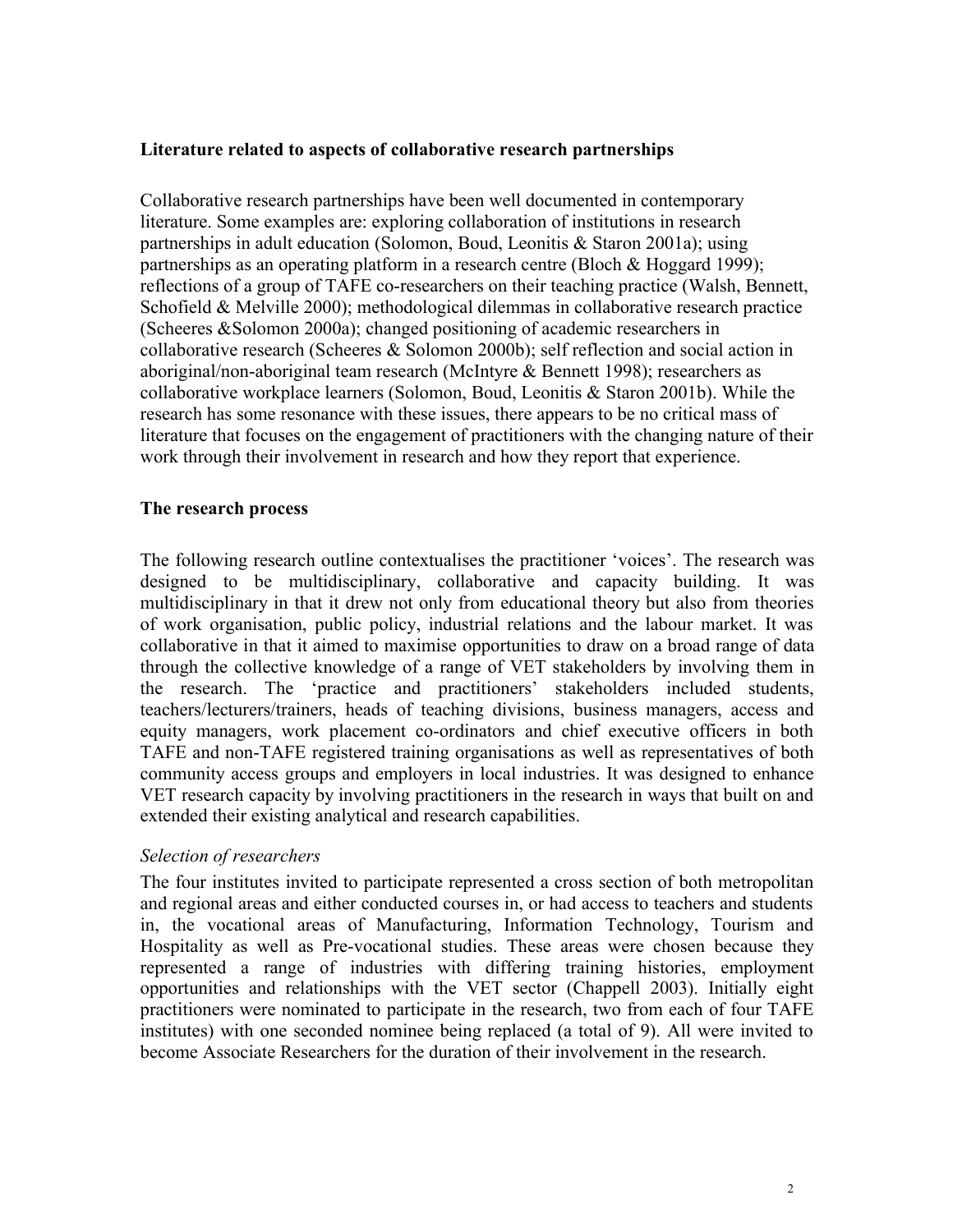## *Profiles of the practitioner/Associate Researchers*

The positions<sup>2</sup> held by the practitioners included principal lecturer, lecturer, trainer, manager of research and development, consultant, part/time lecturer, campus manager, acting project officer and acting teaching and learning consultant (Melville 2003). Secondly the range of professional and industrial experience brought to the project by the practitioners was varied and extensive. It included experience in relevant industries, in teaching, and in teaching and learning management. Such experience had been gained in a range of public, private, corporate and commercial enterprises. Types of experience included policy advice, national examination and moderation (overseas), workplace assessment and training, self-employment, conduct of research and the development of strategic future research directions, organisational learning and curriculum development. The range of professional/industrial areas where this experience was gained included the automotive sector both overseas and in Australia, service management in major companies, economics, geography, biology, environmental science, geography, and social work, aged care, physical disabilities, staff development, hospitality in hotel and health services, tourism and travel, rural and agricultural industries, sales, events management, labour market programs, small business and customer communication. As one of the Associate Researchers commented '…*we were a 'hotch-potch' weird group of people (I can say that that because I was one of them) who had little in common in experience but brought together for a common purpose'* (in Melville 2002).

Experience in research related activities ranged from none to some experience in small research projects (as university students), experience in market research, to being an institute research and development manager.

### *Research Associate involvement*

The first step for them was to participate in a research forum at UTS which primarily provided the opportunity to meet as a team, to discuss the aims and procedures of the research and to participate in the development of the research questions and the research instruments (survey forms and interview protocols). For reasons of space these instruments are not included with this paper as they exceed 10 pages in themselves.

The Research Associates undertook additional tasks within their own institutes. These included reviewing the draft survey and interview questions formulated from the Research Forum discussions, selecting classes and teachers to be surveyed, inviting and encouraging representatives from institute management and teaching units, and community and business representatives to participate in interviews, then conducting the interviews, returning data to RCVET and disseminating research progress to colleagues.

# *Method of interviewing*

Specific reference is made to the interviewing process as the practitioners requested briefing in this area. Typically, interviews are used when the research requires detailed and personal accounts (Denzin and Lincoln 1998) particularly in relation to values, beliefs, attitudes and feelings. They are used extensively where people are asked to describe in depth such issues as the way they do their work, how they feel about their work, or their life histories.

<sup>2</sup> names of positions varied from state to state eg. teacher/trainer/lecturer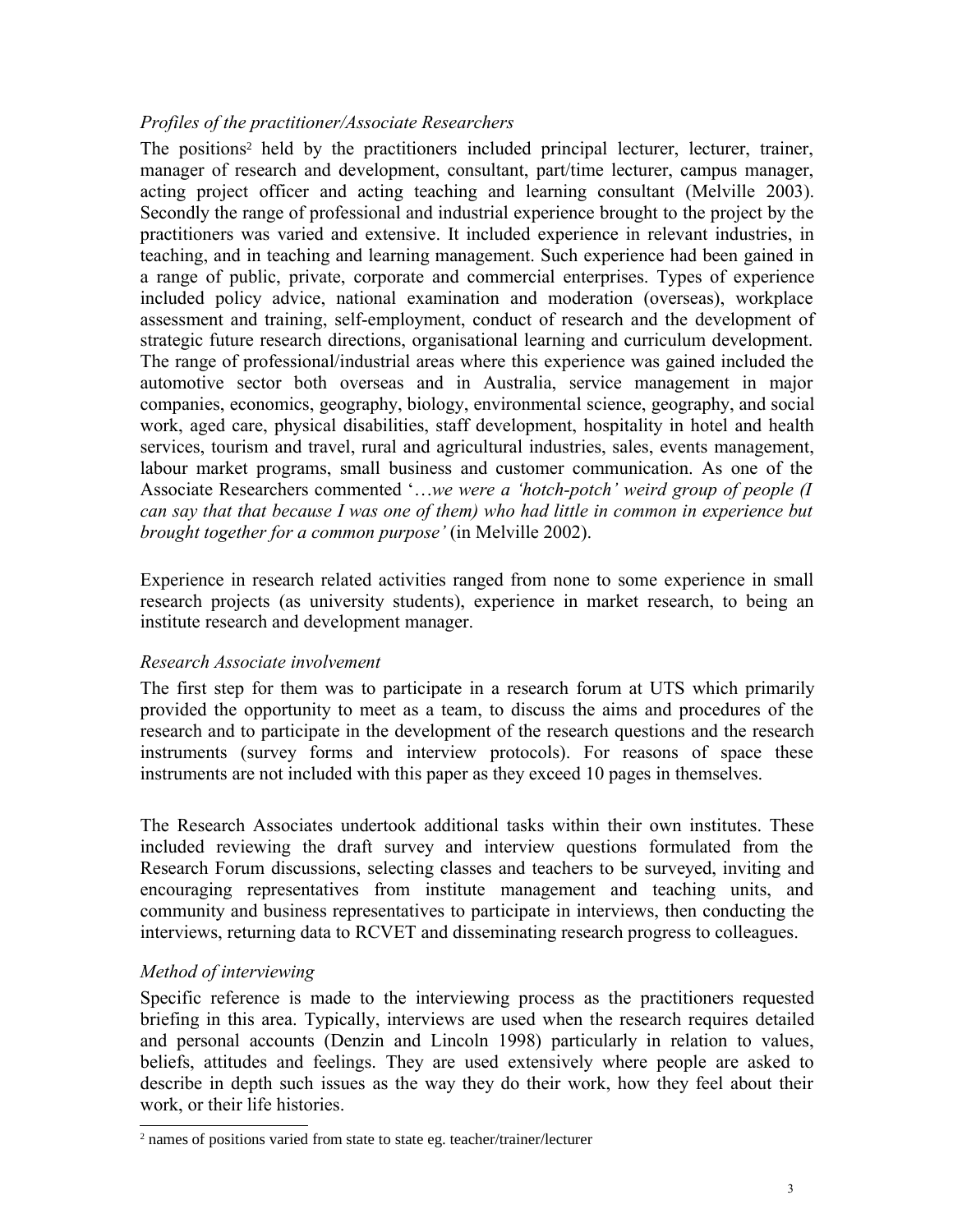The method of interviewing the practitioners used in this research is what is termed the semi-structured interview that uses a protocol (schedule) consisting of broad questions to trigger responses designed to provide responses useful in answering particular research questions. In addition, the interviewer is at liberty to use 'prompts' or to 'probe' for more depth, detail or clarification, (ie. it is not a verbal survey). As few of the practitioners had experience in conducting such interviews an interview briefing was included in the initial Research Forum. The briefing, as well as involving the associate researchers in the development of the interview protocols, included a session (summarised below) on the RCVET Code of Ethics in relation to interviewing and some 'Quick Tips' on the interview process itself.

### *Code of ethics and research interviewing process*

The RCVET Code of Ethics<sup>3</sup> includes the principles of non-invasion of, and respect for, privacy and confidentiality of individuals and obtaining informed consent from the interview respondents to conduct the interview which includes the right to withdraw.

While it is generally acknowledged that each interviewer will have their own style, the following points of process were discussed—seeing interviewing as a 'conversation with a purpose' (Lincoln and Guba 1985, Minichiello et al 1994), briefing the interviewees on the purpose and process of the interview, keeping the setting comfortable and nonthreatening, using prompts and probes as required to develop issues, obtaining permission to record (or take notes), sharing anecdotes, building rapport, avoiding leading questions and debriefing at the end of the interview. These and additional aspects of interviewing can be found in research methodology texts such as Kvale (1996), Glesne & Peshkin (1992) and Lindloff (1995) and interpersonal communication texts such as Mohan et al (1997), and Minichiello et al (1995).

### *Reviewing the Associate Researcher experience*

Associate Researcher involvement was limited to the development of the surveys and the interview schedules, the planning of the research process and the collection of the data. Due to timelines and financial limitations it was not possible in this instance to extend participation to the final analysis of the data. The ideal (in the best of 'ideal worlds') would have been to bring the group back for a data analysis workshop.

During the later stages of the project, I invited each Associate Researcher to talk about the experience of being involved in this research The interviews were conducted by telephone, (with detailed notes taken) and were of half an hour to one hour's duration. The interview process was again semi-structured with a simple protocol as follows. I asked—

- What were the best aspects of being involved?
- What they felt had benefited them personally?
- How they felt the College/Institute had benefited?
- What were the worst aspects of being involved?

<sup>&</sup>lt;sup>3</sup> RCVET, Code of Ethics Information leaflet, University of Technology, Sydney.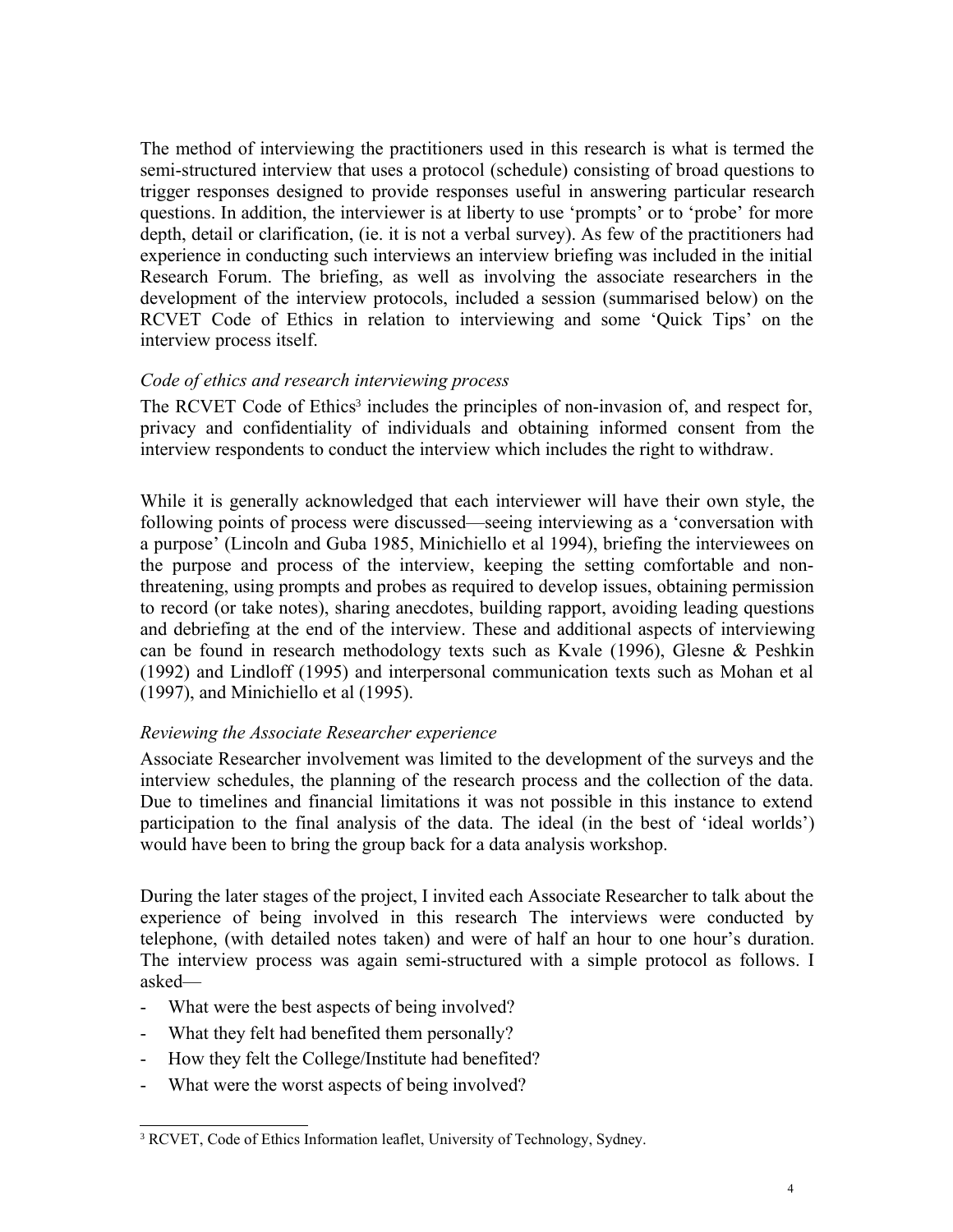- Were there ways the involvement could be enhanced/made more beneficial etc.? and
- Any additional comments!

Prompts and probes were used for further development of some questions.

### **Findings and discussion —the practitioner voices**

The 'voices' from the practitioner interviews (in italics within the text) are used here to describe their research experience and can be categorised in the following ways:

*Professional and personal benefits from being involved the research*

— Having exposure to the world of 'real life' research:

Individuals found *exposure to a 'real live' project* beneficial particularly as *the methodology was a new learning experience.* One practitioner came *to appreciate the differences in the concepts of outcomes of a* [university] *research project in contrast to the customer focused "market" outcomes of market research. Exposure to the realities of project planning…data collection, keeping to budgets and timelines etc* and *being given the autonomy to get on with it* were also reported as being beneficial.

— Extending professional understandings through the Research Forum:

Individuals reported that participation in the initial research forum *sharpened awareness of the area and…direction* [of the research] and that they appreciated the *opportunity to become involved in the mainstream...at national level. I've enjoyed being in a* [topically] *leading-edge project. It leads into the bigger agenda of where teaching/training is going. Working with educators at the leading edge of training reform was a great experience. The interaction between the diverse group of people and gaining an understanding of where they were coming from* and *the brainstorming sessions,* were also reported as being useful. In addition *having exposure to the development of the instruments made it easier when students needed explanations of some of the survey questions. We were exposed to different ideas, people in different roles and with different perspectives. Bringing it all together as a group was excellent'.*

— Increasing working knowledge and making connections:

*Learning about other areas within the institute—their issues and constraints* and also *hearing outside reaction to the students we send to industry* was beneficial as *normally I wouldn't have this type of exposure. Although I couldn't put in the time that was really necessary* [because of additional work commitments] *I am still glad I was involved as it was intellectually interesting to me at the subject matter level*…*there were some interesting insights into assumptions* and there was *benefit from the sharing of knowledge and experience and new insights. Being able to talk across the range of institutes represented a broader picture—a better understanding of my own institute—I don't easily have that opportunity as a part-timer. Being able to make contact with a variety of people in the mainstream of TAFE* was also reported as being beneficial*.*

— Benefiting personally from having exposure to research processes:

*Learning research strategies that can be transferred to other situations* was described as being valuable *professional development* as was being called on to *work outside comfort zones* when collecting data in unfamiliar areas*.* Also *the exposure to the practical application of research methodology was useful as I was doing a Graduate Certificate*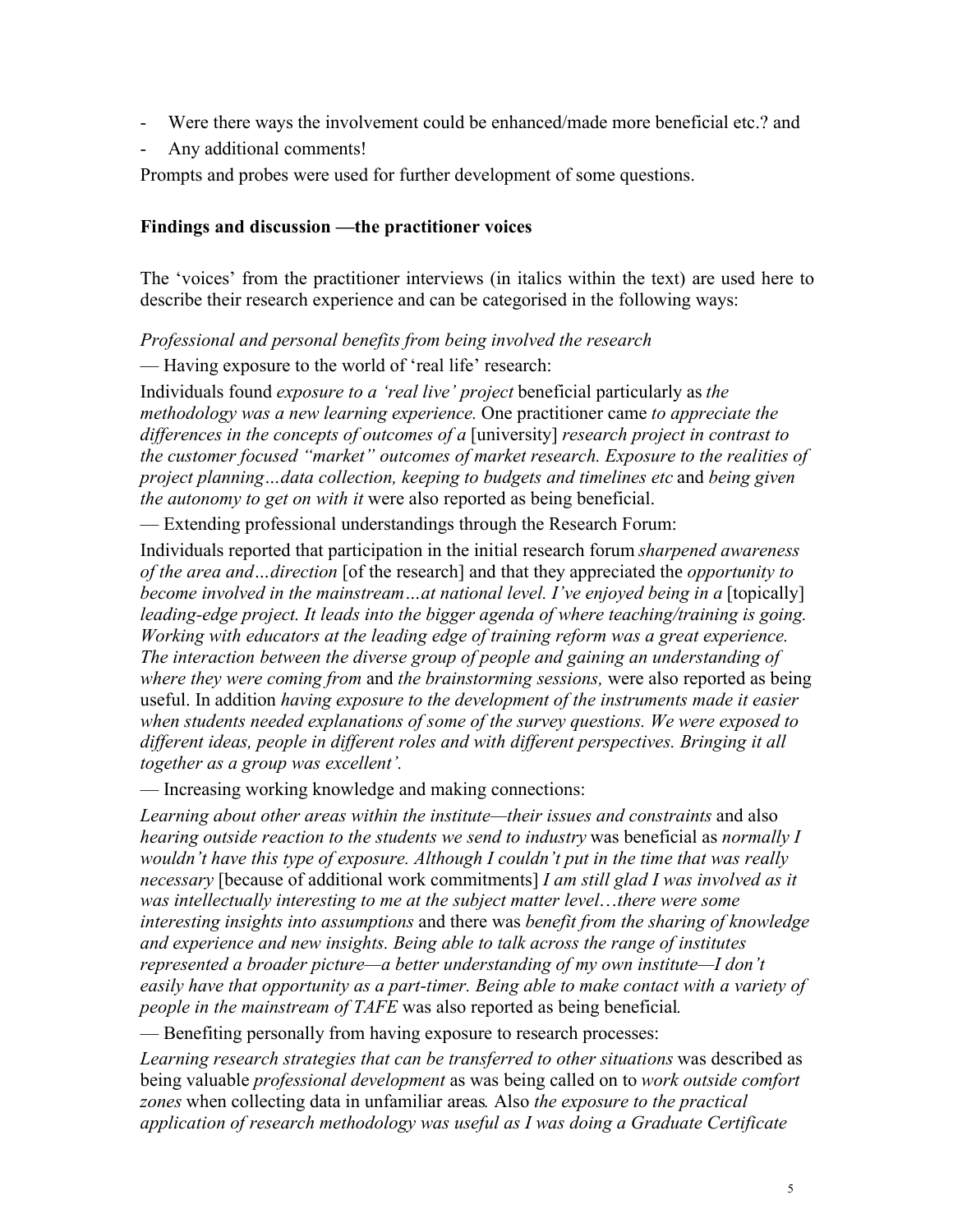*that included a theoretical subject on research methodology. The opportunity to use the* research process in my Master's degree as an independent study unit was also reported as a personal benefit. *It was a great gesture to be offered Associate Researcher status...it* [not only] *recognised our involvement but it is useful for inclusion in resumes.* 

— Having support from the core research team:

*Being constantly informed by e-mail,* and *the organisation of the information package* [re surveys and interviews] *was excellent and made our job very easy. Interviewers went out well prepared* with the support *of the core team* [at UTS].

### *Institute benefits*

— Providing feedback to institutes:

*The institutes have had benefit and they will continue to have benefit* [from the participation and feedback]*. The CEOs and the business managers—the people with a worldview—are the ones who will benefit most. Using a case study approach made it easy to report back to the institute at every opportunity* and *the institute had a visit from the UTS project manager which resulted in the notes supplied on the day being used for institute staff development* and *after the interviews there were some formal and even more informal debates at management level about the project.*

— Providing renewed and closer connections with local industry:

*Involvement in the project has heightened awareness of the training agenda in the participating industries*. [A local enterprise] *put us back on their Newsletter list and began negotiating with the institute to run a course* [after a period of estrangement] and *the UTS Project Manager has been invited by an external industry association to address its members.*

— Building closer connections with community agencies:

*We had very positive feedback and have built up valuable networks from the involvement'* and *the representative from* [a local agency] *saw value in being involved.*

— Increasing awareness of an 'industry-led' system among institute staff:

*Data gathering raised the level of awareness of an industry-led system among staff*…*any sense of needing to consider whether training was meeting industry needs had previously been vague* and the research *provided a forum for the sharing of working knowledge.*

As would be expected, as well as these beneficial aspects of being practitioner / researchers, there were also some difficulties. These were expressed as follows:

— Experiencing feelings of isolation:

*I was skeptical of being involved in the beginning because of being so far from Sydney but the discussion* [Research Forum] *with the input into protocols and the timeframe was great.* There was also concern for the *loss of local leadership in the middle of the research, which resulted in loss of focus on the strategic aims.*

— Estimating and understanding the time that it takes to 'do' research:

Considerable concern was expressed at the *time it takes to get things done! We had expectations when we left Sydney of getting classes of 20 within a timeframe. The reality is that many of the classes that are nominally expected to have 20, in fact in reality may only have 12 or 13, so you then look for additional classes at the same level* [all involving] extra time!]*. It involves a lot of leg work and a lot of 1:1 negotiation. I didn't appreciate*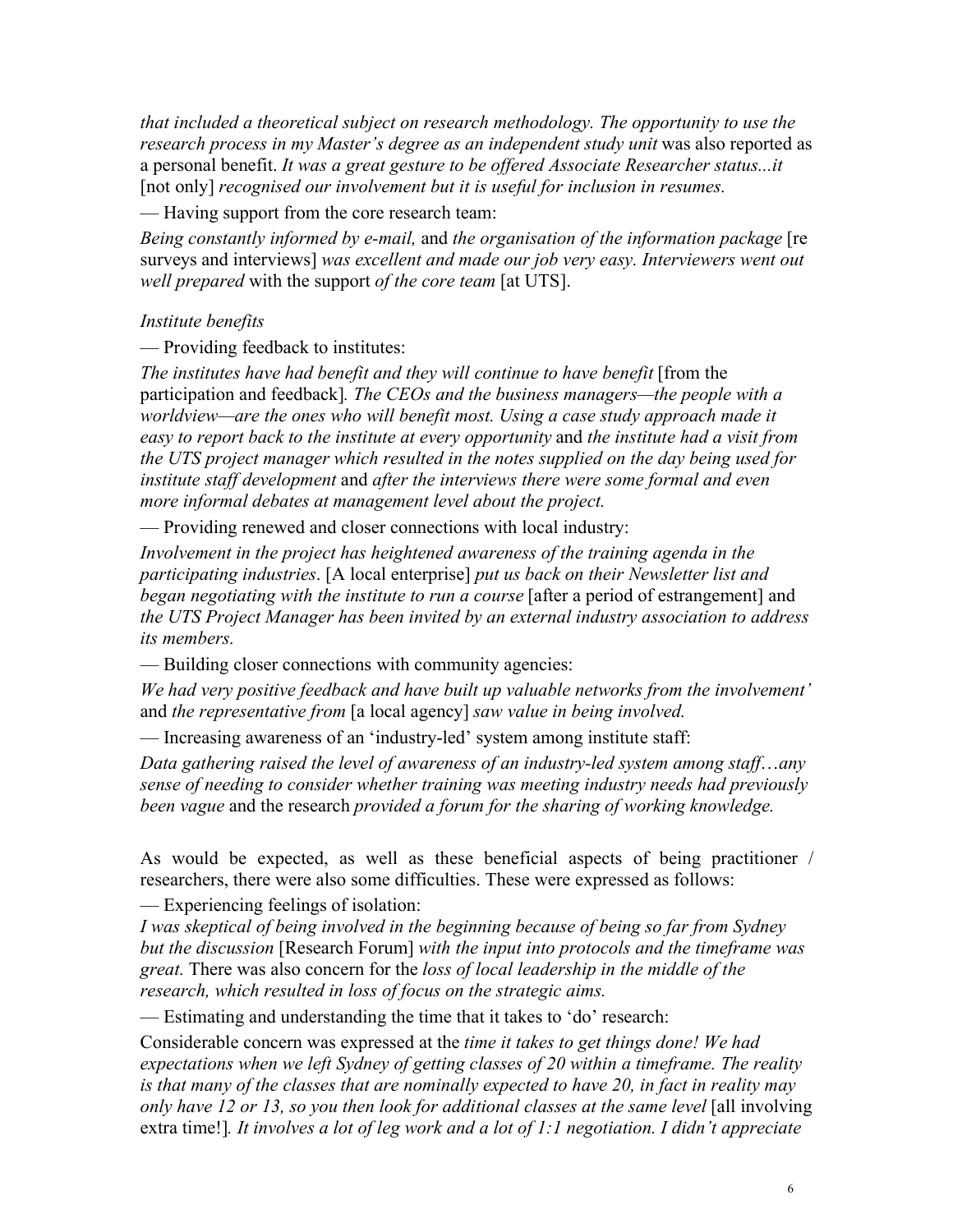*what was involved in chasing up contacts and as result underestimated the time required.* Dealing with inconsistencies in the naming of groups and positions nationally caused confusion also slowing down the process. *The naming of the 'groups' to be studied was confusing between the states and between states and UTS.* One Associate Researcher clearly stated that he thought *the research should not have taken as long as it did.*

— Gaining the commitment of others

*The core business* [of TAFE] *is not research—research is peripheral to the functional focus of TAFE, therefore it's difficult to get the initial commitment. Trying to get others to understand the importance of participating in the project* [eg. in surveys] *was difficult.* However *where the section head e-mailed all staff explaining that the survey was being done and that a staff member would be contacting class teachers, the process was very easy—where this didn't happen it was much more difficult.*

*—* Not being part of the analysis of the data:

*For me collecting but not being involved in the analysis of the data was difficult…I like to be involved in seeing what is coming out of the data,* and finally

— Managing work loads in the current work climate:

*Pulling in existing staff who already had heavy workloads and illnesses added to their loads. In today's climate most people have a commitment level to work at 110%. Taking on a research project usually comes on top of the 110% and we can't keep on doing this. Not having enough information up-front was a problem—if I had known the extent of the demands on my time at that point I would not have taken it on (because of other work commitments),* but also *the time to be involved was a problem but I knew that—and I still would have become involved.*

Other difficulties, mostly practical things such as *lack of familiarity with the recording equipment* and *difficulties with appropriate labeling of tapes* were also reported.

After discussing the difficulties, Associate Researchers were asked if they could suggest ways of improving the process. The responses largely fell into the areas of improvements to the process of selection of researchers and improvements to details of survey processes. In terms of the selection of researchers one suggestions was to recruit *a team of teachers* [rather than just two people] *from each institute* and another was that the *election of researchers should be more targeted within the institute (with release time)*, *rather than an e-mail being sent around calling for 'expressions of interest'*, because *'with our inexperience simple enthusiasm is not enough.*

### *Practitioner reflections on conducting interviews*

As was mentioned earlier, this paper includes particular reference to the research interviewing process which was a new experience for many of the practitioners. The practitioners expressed their responses to their experience of organising and conducting interviews within the workplace in the following ways:

— Feeling good about doing interviewing:

*It was good to do the interviews…the people I interviewed I knew well and we felt comfortable with each other. Most individuals appeared to enjoy being involved in the*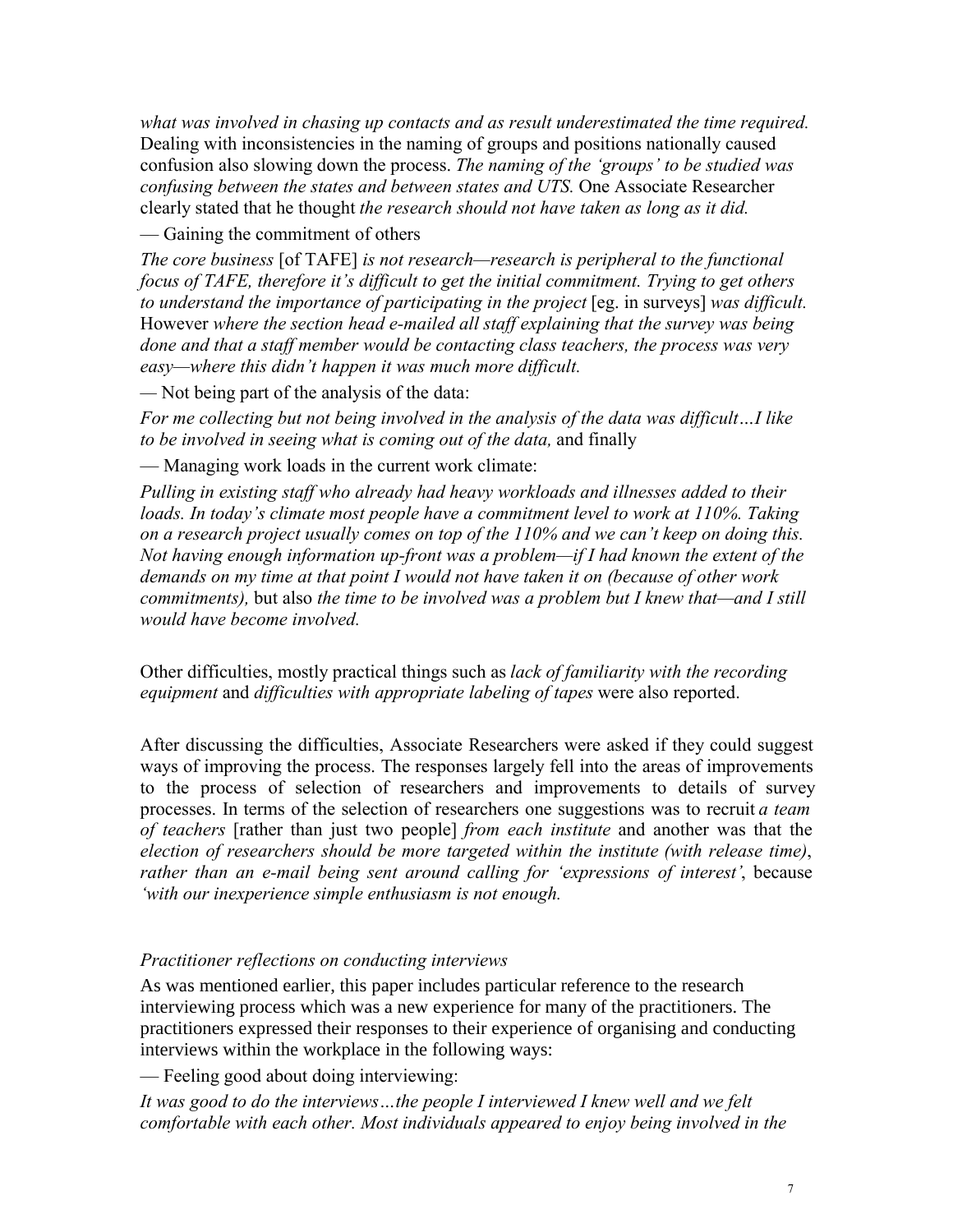*interviews, particularly in just being able concentrate uninterrupted for one hour and when we went out into industry some of the small employers said '…no one has ever asked us before what we think about the system'.*

— Becoming interested in the unfolding story [and being analytical in the process]:

*It was interesting to hear similarities in the comments from different people but to also note the differences. I enjoyed doing the interviews—I enjoyed the process of watching the picture unfold and how the stories changed from the rosy pictures at the top but faded as the story unfolded down through the ranks'* and

— Feeling the institute staff benefited:

*I think there was benefit to those being interviewed*—*it led to formal and even more informal discussions within the institute.*

*—* But still having some concerns:

*I was inclined to dance around* [sic] *the interview questions and not address them directly.*

### **Summary Discussion**

To summarise, the professional and personal benefits included having exposure to the world of 'real life' research; extending professional understandings in terms of research, teaching and training; increasing working knowledge in a broad sense and making connections with other areas within institutes; benefiting personally as professional development and linking to personal study, with support being provided from the core team at UTS.

It was considered that institutes benefited from getting feedback from the researchers involved; providing renewed and closer connections with local industries and community agencies and an increased awareness of an industry–led system among TAFE staff.

Difficulties were initial feelings of isolation, loss of leadership and two issues which drew most comment were the understanding of the time it takes to 'do' research. Gaining commitment from staff to participate was easier when there was support and encouragement from senior staff. The other major issue was managing the workload as many staff are working at '110%'. One researcher was frustrated at not being involved in the analysis of the data. Suggested improvements related mostly to recruitment strategies with some practical housekeeping details also being mentioned.

Although some practitioners were initially tentative about doing interviews, most expressed this as a positive experience in some way. As was mentioned early in this paper each person conducts research interviews in their own style. In the analysis of the responses it was apparent that the market researcher approached the interview using a style evident in market research. The questions were delivered in a clear and direct manner with little prompting. The student advisor with social science experience on the other hand, probed deeply, using a very personal and conversational style.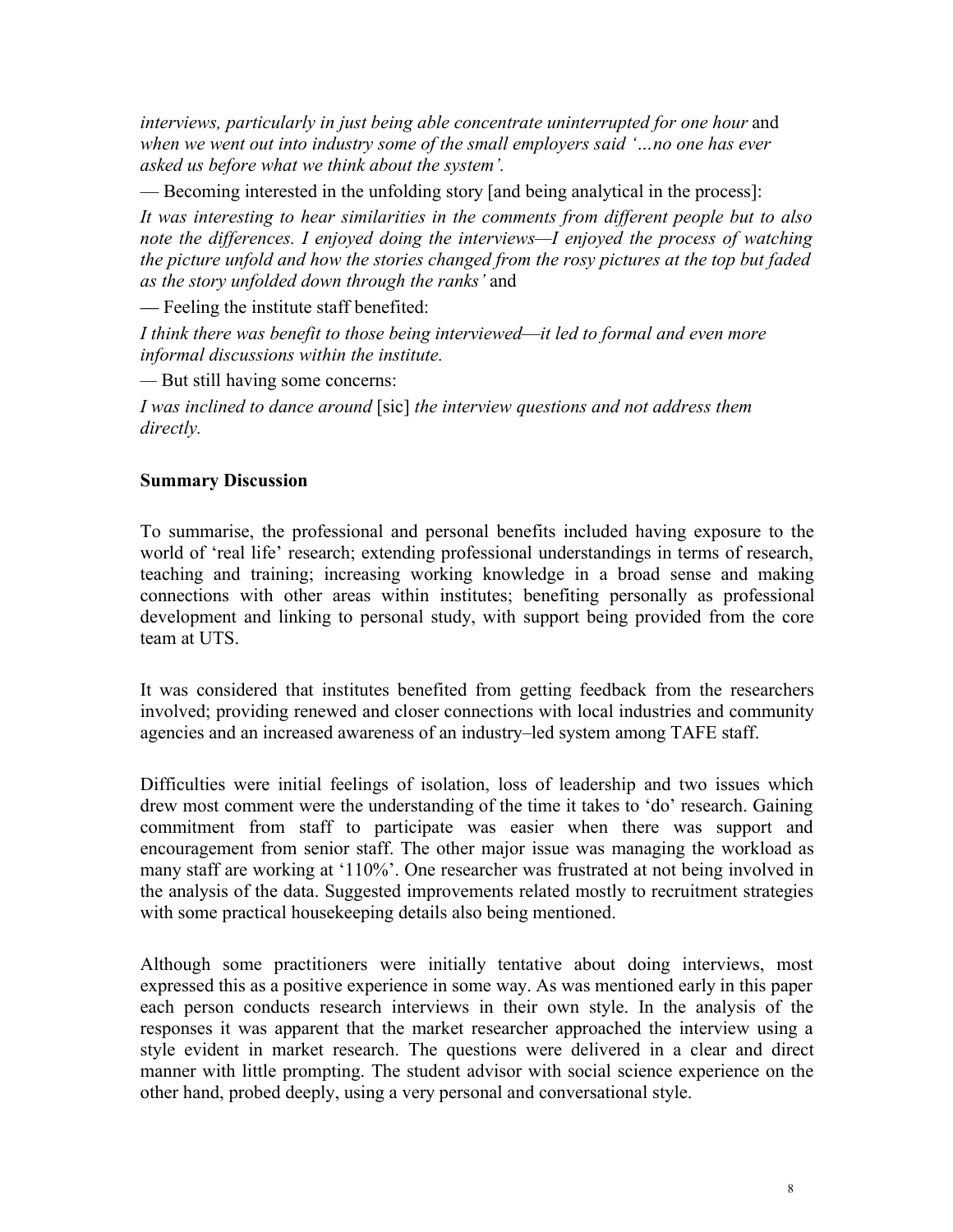### **Conclusion**

Overall the voices of the practitioners as they recounted their experiences as Associate Researchers indicate that those experiences were positive both personally and for their institutes. The findings in relation to interview style suggests that each person brings previous professional experience to their interviewing style. This is not to say that any one style is better than any other style but rather that different styles potentially generate different responses. While there were some difficult aspects to being involved in the research, each practitioner in their own way found solutions suited to their region. What they demonstrated was that teaching and research can and do mix beneficially. While still carrying out normal work, each practitioner accepted and carried out the role of Research Associate with RCVET. The overall experience can be summed up in the words of Associate Researchers:

*I would recommend this form of research—it was good for me to be involved. It was my first formal involvement in a project from scratch. Being involved in the development of a project was brilliant. It opened my eyes to the realities of research —it was a learning curve*, and

*Most teachers conduct research on a daily basis. The very nature of our work includes aspects of research. So whether we are preparing lessons, conducting course evaluations, writing up reports, interviewing students, all of these skills are used. The difference in this type of research is that you tend to focus on the specific area/issue, narrow it down, carefully define it and the scrutinising process becomes a lot more intense (Associate Researcher in Melville 2002).*

Because of the small number and diversity of backgrounds there is no claim for generalisability of these findings but I do see this as a strong case for encouraging the mix of teaching practice and research practice. Clearly they are not oil and water!